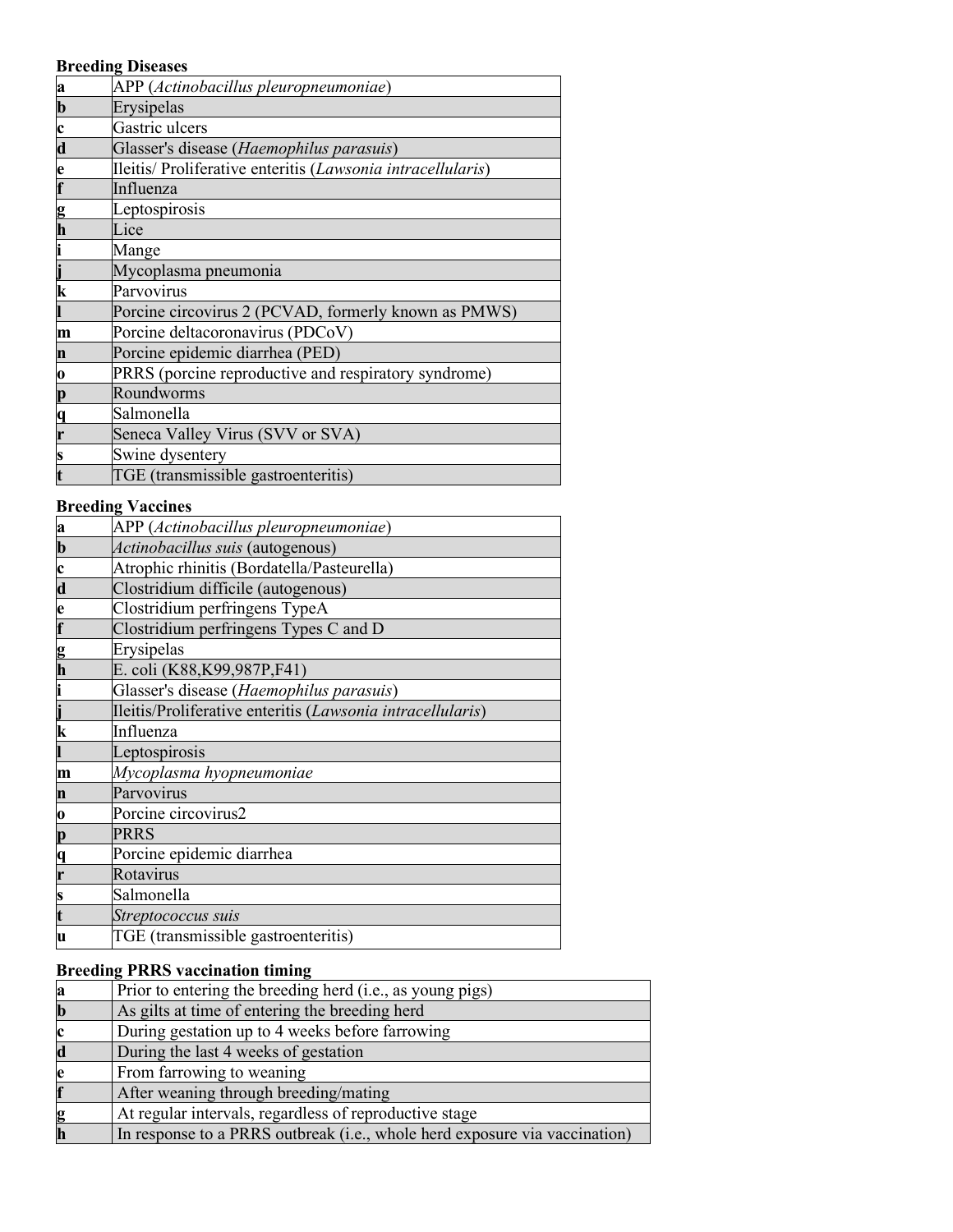## **Breeding PRRS control/biosecurity**

|             | THE COMMON DIODECALL                                      |                                                     |
|-------------|-----------------------------------------------------------|-----------------------------------------------------|
| a           | Expose replacement gilts via infected animals             |                                                     |
| b           | Expose replacement gilts via feedback of tissues from     |                                                     |
|             | infected animals                                          |                                                     |
| C           | Expose replacement gilts via live virus inoculation (LVI) |                                                     |
|             | using serum from infected animals                         |                                                     |
| $\mathbf d$ | Expose breeding herd via live virus inoculation (LVI)     |                                                     |
|             | using serum from infected animals                         |                                                     |
| e           | Segregate gilts from breeding herd (parity segregation)   |                                                     |
|             | so that they enter the sow herd after weaning their first |                                                     |
|             | litter                                                    |                                                     |
|             |                                                           |                                                     |
|             | Depopulate whole herd                                     |                                                     |
|             | Temporarily cease introduction of replacement gilts       | If Yes, For how many weeks were introductions       |
|             | (roll-over; herd closure)                                 | interrupted? Was an off-site breeding project used? |
|             | Introduce PRRS-negative replacement gilts                 |                                                     |
|             | Introduce PRRS-positive replacement gilts (exposed,       |                                                     |
|             | recovered, immune, and non-shedding)                      |                                                     |
|             | Use semen only from boars that are PRRS negative and      |                                                     |
|             | monitored                                                 |                                                     |
|             | Use air filtration system                                 |                                                     |

## **Breeding Flu vaccination timing**

| Prior to entering the breeding herd (i.e., as young pigs) |
|-----------------------------------------------------------|
| As gilts at time of entering the breeding herd            |
| During gestation up to 4 weeks before farrowing           |
| During the last 4 weeks of gestation                      |
| From farrowing to weaning                                 |
| After weaning through breeding/mating                     |
| At regular intervals, regardless of reproductive stage    |

## **Preweaning Diseases**

| a            | Clostridium                                        |
|--------------|----------------------------------------------------|
| $\mathbf{b}$ | Coccidiosis                                        |
| $\mathbf c$  | E. coli (colibacillosis)                           |
| $\mathbf d$  | Greasy pig disease (Staph. hyicus)                 |
| e            | Influenza                                          |
| f            | Navel infections (perhaps with swollen joints)     |
|              | Porcine deltacoronavirus (PDCoV)                   |
| g<br>h       | Porcine epidemic diarrhea (PED)                    |
| i            | <b>PRRS</b>                                        |
|              | Rotavirus                                          |
| k            | Salmonella                                         |
|              | Seneca Valley Virus (SVV or SVA)                   |
| m            | Strep. suis (meningitis, polyserositis, arthritis) |
| n            | TGE (transmissible gastroenteritis)                |
| o            | Undifferentiated pneumonia                         |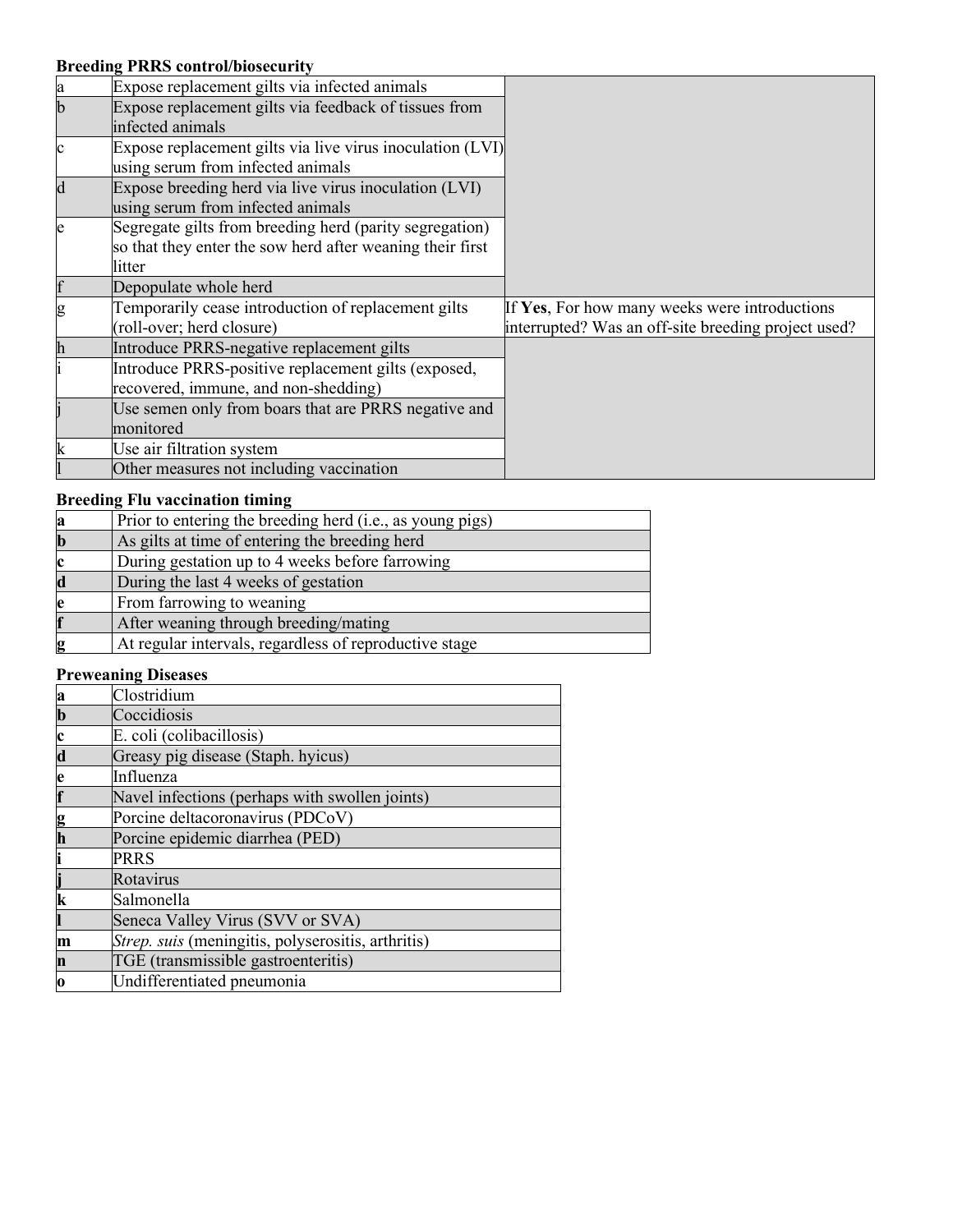| <b>Nursery Diseases</b>                              |
|------------------------------------------------------|
| APP (Actinobacillus pleuropneumoniae)                |
| E. coli diarrhea                                     |
| E. coli enterotoxemia)                               |
| Glasser's disease (Haemophilus parasuis)             |
| Greasy pig disease (Staph. hyicus)                   |
| Influenza                                            |
| Lice                                                 |
| Mange                                                |
| Mycoplasma pneumonia                                 |
| Porcine circovirus (PCVAD, formerly known as PMWS)   |
| Porcine deltacoronavirus (PDCoV)                     |
| Porcine dermatitis and nephropathy syndrome (PDNS)   |
| Porcine epidemic diarrhea (PED)                      |
| PRRS (porcine reproductive and respiratory syndrome) |
| Roundworms                                           |
| Salmonella                                           |
| Seneca Valley Virus (SVV or SVA)                     |
| Strep. suis (Strep. meningitis)                      |
| Swine dysentery                                      |
| TGE (transmissible gastroenteritis)                  |
|                                                      |

#### **Nursery Vaccines**

| APP (Actinobacillus pleuropneumoniae)                      |
|------------------------------------------------------------|
| Actinobacillus suis (autogenous)                           |
| Atrophic rhinitis (Bordatella/Pasteurella)                 |
| Clostridium difficile (autogenous)                         |
| Clostridium perfringens TypeA                              |
| Clostridium perfringens Types C and D                      |
| Erysipelas                                                 |
| E. coli (K88, K99, 987P, F41)                              |
| Glasser's disease (Haemophilus parasuis)                   |
| Ileitis/Proliferative enteritis (Lawsonia intracellularis) |
| Influenza                                                  |
| Leptospirosis                                              |
| Mycoplasma hyopneumoniae                                   |
| Porcine circovirus2                                        |
| PRRS                                                       |
| Porcine epidemic diarrhea                                  |
| Rotavirus                                                  |
| Salmonella                                                 |
|                                                            |
| Streptococcus suis                                         |
|                                                            |

## **Nursery Destinations**

|             |                          |           | Distance    | Distance    | Number of      | If shipped out |
|-------------|--------------------------|-----------|-------------|-------------|----------------|----------------|
|             |                          | Number    | to closest  | to farthest | shipments that | of State,      |
|             |                          | of        | destination | destination | crossed State  | destination    |
|             | Destination              | shipments | (miles)     | (miles)     | lines          | State(s)       |
| a           | Grower/finisher site     |           |             |             |                |                |
| $\mathbf b$ | Slaughter plant          |           |             |             |                |                |
| c           | Auction/livestock market |           |             |             |                |                |
| $\mathbf d$ | Other                    |           |             |             |                |                |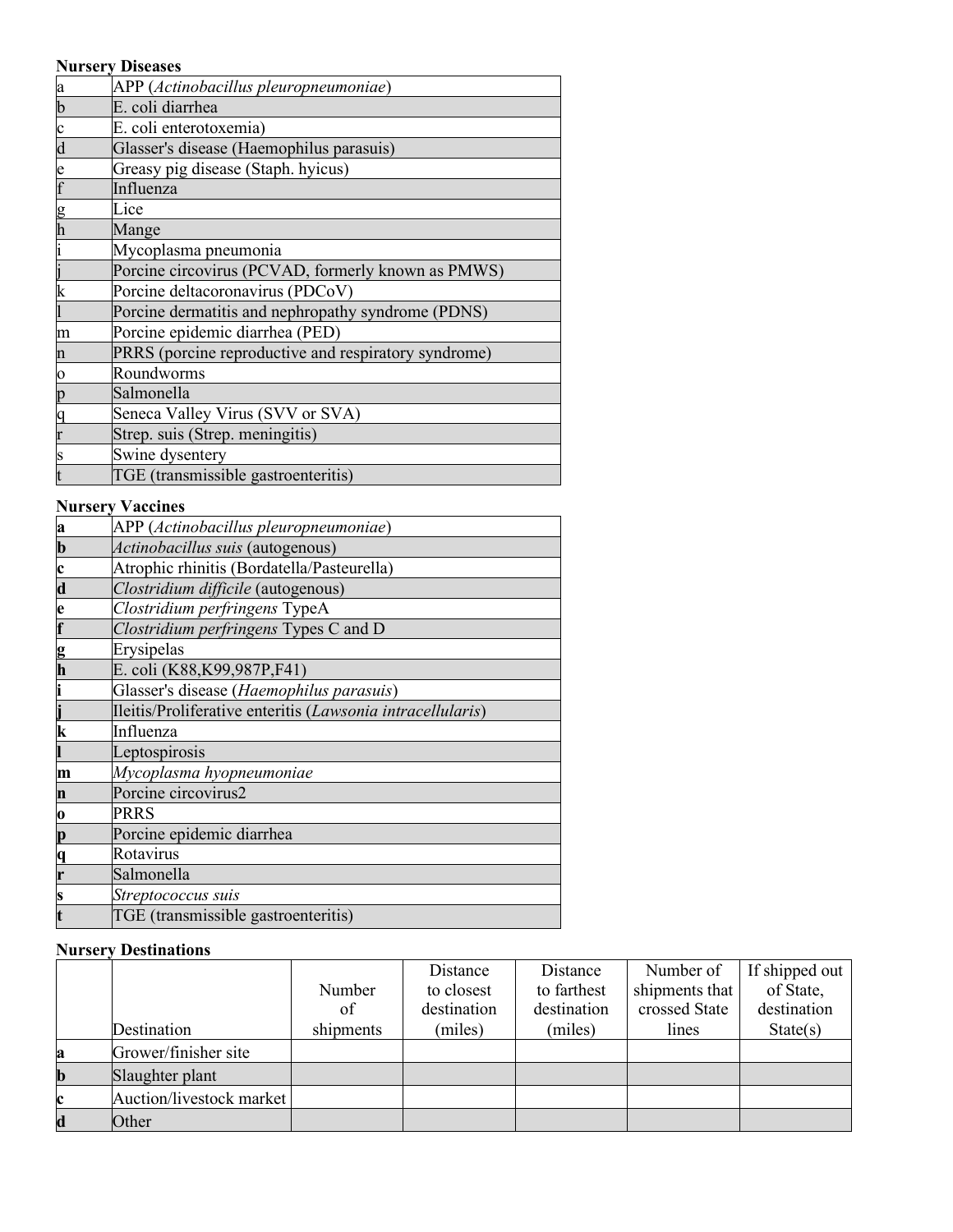# **Grower/Finisher Diseases**

| a                       | APP (Actinobacillus pleuropneumoniae)                |
|-------------------------|------------------------------------------------------|
| b                       | Atrophic rhinitis                                    |
| $\mathbf c$             | Erysipelas                                           |
| $\overline{\mathrm{d}}$ | Gastric ulcers                                       |
| e                       | Glasser's disease (Haemophilus parasuis)             |
| f                       | Hemorrhagic bowel syndrome                           |
| g                       | Ileitis (Lawsonia intracellularis)                   |
| h                       | Influenza                                            |
|                         | Lice                                                 |
|                         | Mange                                                |
| k                       | Mycoplasma pneumonia                                 |
|                         | Porcine circovirus 2 (PCVAD, formerly known as PMWS) |
| m                       | Porcine deltacoronavirus (PDCoV)                     |
| n                       | Porcine dermatitis and nephropathy syndrome (PDNS)   |
| $\mathbf{o}$            | Porcine epidemic diarrhea (PED)                      |
| p                       | PRRS (porcine reproductive and respiratory syndrome) |
| q                       | Roundworms                                           |
|                         | Salmonella                                           |
| S                       | Seneca Valley Virus (SVV or SVA)                     |
|                         | Swine dysentery                                      |

## **Grower/Finisher Vaccines**

| a           | APP (Actinobacillus pleuropneumoniae)                      |
|-------------|------------------------------------------------------------|
| $\mathbf b$ | Actinobacillus suis (autogenous)                           |
| $\mathbf c$ | Atrophic rhinitis (Bordatella/Pasteurella)                 |
| $\mathbf d$ | Clostridium difficile (autogenous)                         |
| e           | Clostridium perfringens TypeA                              |
| f           | Clostridium perfringens Types C and D                      |
|             | Erysipelas                                                 |
| g<br>h      | E. coli (K88, K99, 987P, F41)                              |
|             | Glasser's disease (Haemophilus parasuis)                   |
|             | Ileitis/Proliferative enteritis (Lawsonia intracellularis) |
| k           | Influenza                                                  |
|             | Leptospirosis                                              |
| m           | Mycoplasma hyopneumoniae                                   |
| n           | Porcine circovirus2                                        |
| 0           | PRRS                                                       |
| p           | Porcine epidemic diarrhea                                  |
| q           | Rotavirus                                                  |
| r           | Salmonella                                                 |
|             | Streptococcus suis                                         |
|             | TGE (transmissible gastroenteritis)                        |

#### **Grower/Finisher Destinations**

|             |                               |           | Distance    | Distance    | Number of      | If shipped out |
|-------------|-------------------------------|-----------|-------------|-------------|----------------|----------------|
|             |                               | Number    | to closest  | to farthest | shipments that | of State,      |
|             |                               | of        | destination | destination | crossed State  | destination    |
|             | Destination                   | shipments | (miles)     | (miles)     | lines          | State(s)       |
| a           | Slaughter as market hogs      |           |             |             |                |                |
| $\mathbf b$ | Slaughter as culled pigs      |           |             |             |                |                |
| c           | Breeding herd at another site |           |             |             |                |                |
| $\mathbf d$ | Auction/livestock market      |           |             |             |                |                |
| e           | Other                         |           |             |             |                |                |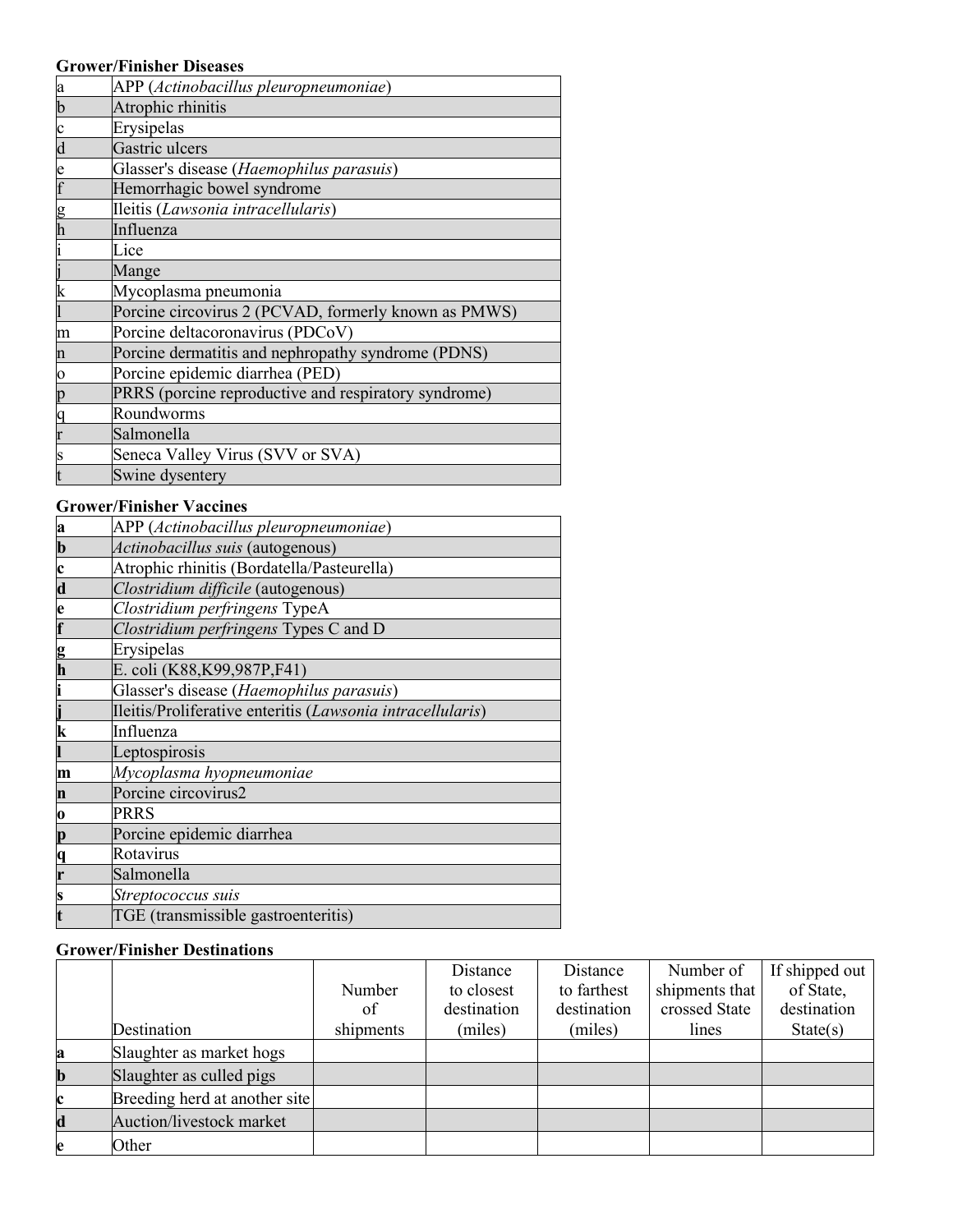## **Injectable medications**

|                                   |                                    |         |                                        | Primary     |  |
|-----------------------------------|------------------------------------|---------|----------------------------------------|-------------|--|
|                                   | Active ingredient                  |         | Trade name (example)                   | reason code |  |
| a                                 | Ampicillin                         |         | Polyflex                               |             |  |
| $\mathbf b$                       | Amoxicillin                        |         | Amoxi-Inject                           |             |  |
| $\mathbf c$                       | Ceftiofur                          |         | Excenel; Naxcel; Excede                |             |  |
| $\mathbf d$                       | Enrofloxacin                       |         | Baytril 100, Enroflox <sup>®</sup> 100 |             |  |
| e                                 | Erythromycin                       |         | Erythro                                |             |  |
| $\overline{\mathbf{f}}$           | Florfenicol                        |         | Nuflor                                 |             |  |
| g                                 | Gentamicin                         |         | Garacin                                |             |  |
| $\overline{\mathbf{h}}$           | Lincomycin                         |         | Lincocin                               |             |  |
| i                                 | Oxytetracycline                    |         | LA200; Oxtyet; Biomycin                |             |  |
| j                                 | Penicillin benzathine              |         | BP48, long-acting Pen                  |             |  |
| $\overline{\mathbf{k}}$           | Procaine Penicillin G              |         | $Pen-G$                                |             |  |
|                                   | Tulathromycin                      | Draxxin |                                        |             |  |
| m                                 | Tylosin                            |         | Tylan                                  |             |  |
| Dexamethasone<br>n                |                                    |         | Glucortin-20                           |             |  |
| o                                 | Doramectin                         |         | Dectomax                               |             |  |
| p                                 | Flunixin meglumine                 |         | <b>Banamine S</b>                      |             |  |
| q                                 | Isoflupredone                      |         | Predef 2x                              |             |  |
| r                                 | Ivermectin                         |         | Ivomec                                 |             |  |
| S                                 | Levamisole                         |         | Tramisol; Levasole                     |             |  |
| Vitamin A, D, E                   |                                    |         |                                        |             |  |
|                                   |                                    |         | <b>Injectable Primary Reason Codes</b> |             |  |
| 1 – Disease prevention or control |                                    |         | 4 - Polyserositis/meningitis treatment |             |  |
|                                   | 2 - Respiratory disease treatment  |         | 5 - Parasite treatment/deworming       |             |  |
|                                   | 3 – Enteric (GI) disease treatment |         | $6 -$ Other treatment                  |             |  |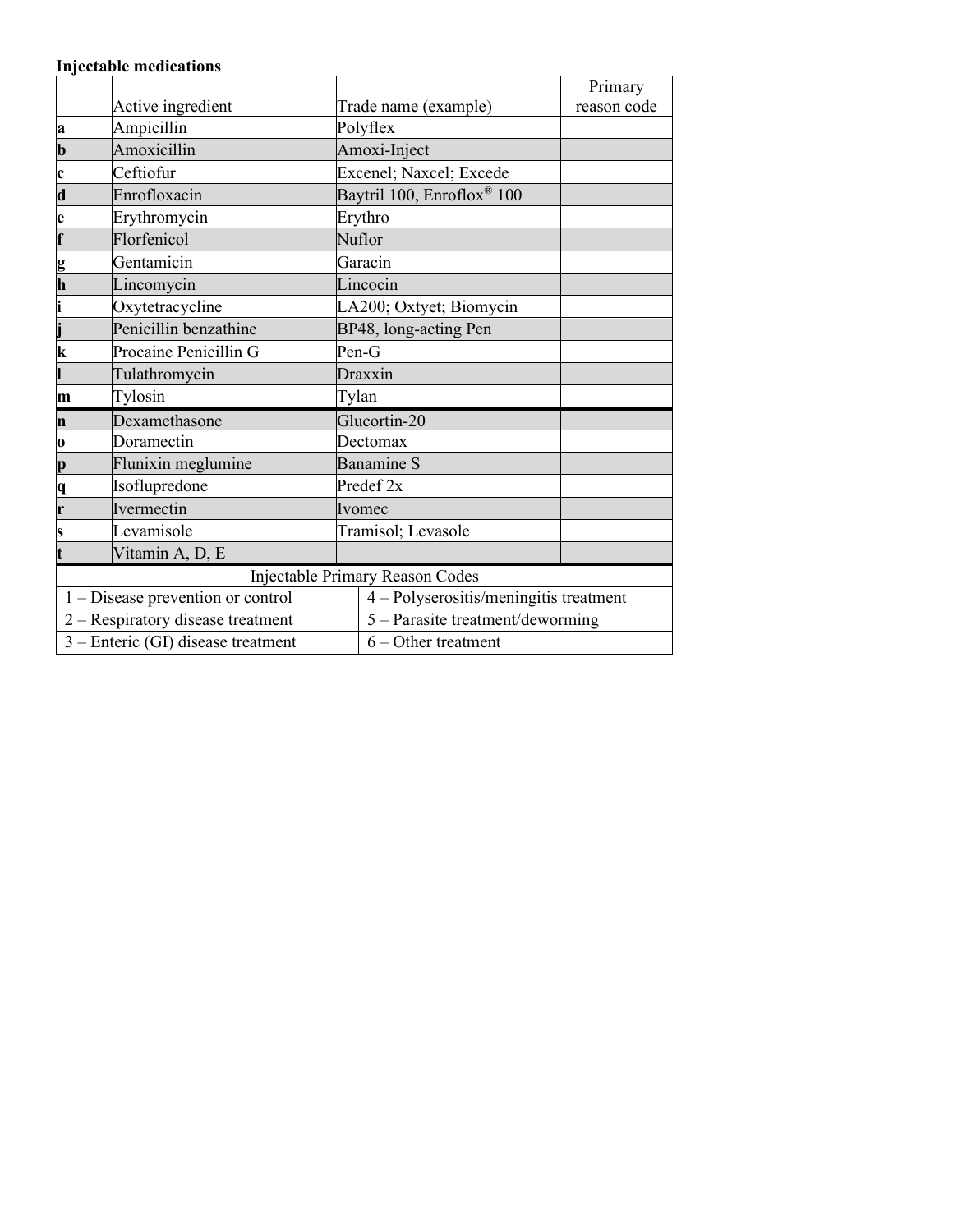|  |  | <b>Water medications</b> |
|--|--|--------------------------|
|--|--|--------------------------|

|                                                      |                                    |                                                           |                                               | Primary     |  |  |
|------------------------------------------------------|------------------------------------|-----------------------------------------------------------|-----------------------------------------------|-------------|--|--|
|                                                      | Active ingredient                  |                                                           | Trade name (example)                          | reason code |  |  |
| a                                                    | Amoxicillin                        |                                                           |                                               |             |  |  |
| $\mathbf b$                                          | Bacitracin Methylene Disalicylate  |                                                           | BMD <sup>®</sup> soluble, Solutracin          |             |  |  |
| $\mathbf c$                                          | Bacitracin zinc                    |                                                           | Baciferm <sup>®</sup> soluble                 |             |  |  |
| $\overline{\mathbf{d}}$                              | Chlortetracycline                  |                                                           | Aureomycin soluble powder                     |             |  |  |
| e                                                    | Chlortetracyline/sulphamethazine   | Chloronex <sup>®</sup> Sulmet <sup>®</sup> soluble powder |                                               |             |  |  |
| f                                                    | Florfenicol                        |                                                           | Florvio <sup>™</sup> 2.3% conc. solution      |             |  |  |
| g<br>h                                               | Gentamicin                         |                                                           | Garacin <sup>®</sup> oral solution            |             |  |  |
|                                                      | Lincomycin                         |                                                           | LinxMed <sup>®</sup> soluble powder           |             |  |  |
| i                                                    | Lincomycin/Spectinomycin           |                                                           | L-S 50 Water soluble <sup>®</sup> powder      |             |  |  |
|                                                      | Neomycin                           |                                                           | Neosol, Neomix <sup>®</sup> soluble powder    |             |  |  |
| $\bf k$                                              | Oxytetracycline                    | Terramycin <sup>®</sup> soluble, Tetroxy <sup>®</sup>     |                                               |             |  |  |
|                                                      | Penicillin G Potassium             |                                                           | PenAqua Sol G®, Solu-Pen                      |             |  |  |
| m                                                    | Spectinomycin                      |                                                           | Spectam <sup>®</sup> , Spectogard Scour-Chek™ |             |  |  |
| n                                                    | Sulfachlorpyridazine               |                                                           | Vetisulid®, Prinzone oral suspension          |             |  |  |
| Sulfadimethoxine                                     |                                    |                                                           | Albon® oral suspension, Agribon               |             |  |  |
| 0                                                    |                                    |                                                           | soluble powder                                |             |  |  |
| Sulfamethazine<br>p                                  |                                    |                                                           | Sulmet®, Purina® sulfa                        |             |  |  |
| q<br>r                                               | Sulfaquinoxaline                   |                                                           | S.Q. 20% Solution, Sul-Q-Nox                  |             |  |  |
|                                                      | Tetracycline                       |                                                           | Tet-Sol® 324, Duramycin-10                    |             |  |  |
| S                                                    | Tiamulin                           |                                                           | Denagard <sup>®</sup> liquid concentrate      |             |  |  |
| $\overline{\mathbf{t}}$                              | Tilmicosin                         |                                                           | Pulmotil® AC                                  |             |  |  |
| $\mathbf u$                                          | Trimethoprim/Sulfadiazine          |                                                           | TMP/Sulfa, Tribrissen                         |             |  |  |
| $\overline{\mathbf{v}}$                              | Tylosin                            |                                                           | Tylan® soluble, Tylovet® soluble              |             |  |  |
| W                                                    | Tylvalosin                         |                                                           | Aivlosin®                                     |             |  |  |
| Aspirin<br>Salicylic Acid<br>$\overline{\mathbf{X}}$ |                                    |                                                           |                                               |             |  |  |
|                                                      |                                    |                                                           | <b>Water Primary Reason Codes</b>             |             |  |  |
|                                                      | 1 - Disease prevention or control  |                                                           | $4 - Polyserositis/meningitis treatment$      |             |  |  |
|                                                      | 2 - Respiratory disease treatment  |                                                           |                                               |             |  |  |
|                                                      | 3 - Enteric (GI) disease treatment | $5 -$ Other treatment                                     |                                               |             |  |  |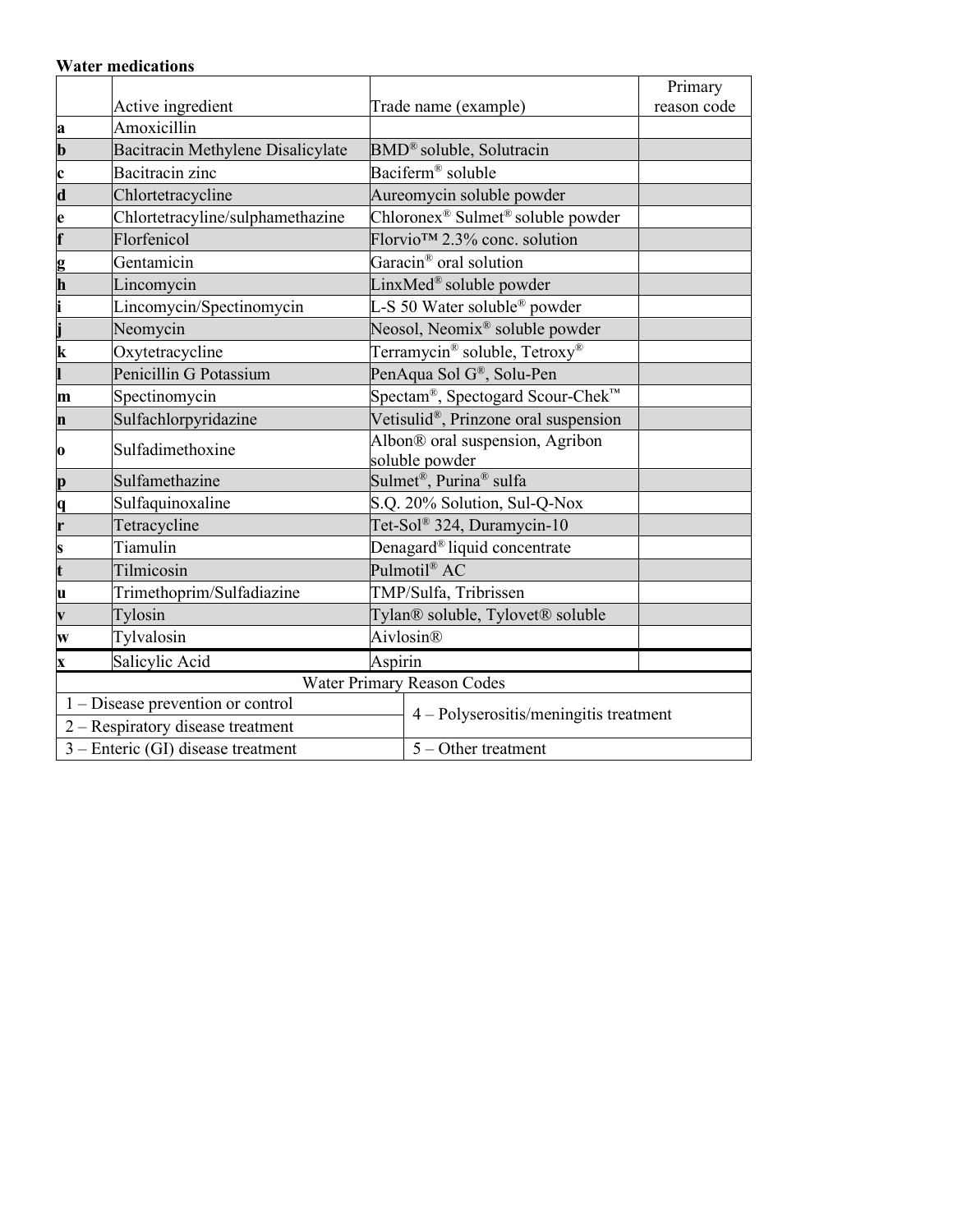| <b>Feed medications</b> |  |
|-------------------------|--|
|-------------------------|--|

|                           |                                                              |                            |                                            | Primary reason |                      |
|---------------------------|--------------------------------------------------------------|----------------------------|--------------------------------------------|----------------|----------------------|
|                           | Active ingredient                                            |                            | Trade name (example)                       | code           |                      |
| a                         | Avilamycin                                                   |                            | Kavault <sup>®</sup>                       |                |                      |
| $\mathbf b$               | Bacitracin Methylene Disalicylate                            | $BMD^{\circledR}$          |                                            |                |                      |
| $\mathbf c$               | <b>BMD/Chlortetracycline</b>                                 |                            | BMD <sup>®</sup> /Aureomycin <sup>®</sup>  |                |                      |
| $\overline{\mathbf{d}}$   | <b>Bacitracin</b> Zinc                                       |                            | Albac <sup>®</sup> , Baciferm <sup>®</sup> |                |                      |
| e                         | Bambermycin                                                  |                            | Flavomycin®                                |                |                      |
| $\overline{\mathbf{f}}$   | Carbadox                                                     |                            | Mecadox®                                   |                |                      |
| g<br>h                    | Carbadox/Oxytetracycline                                     |                            | Terramycin <sup>®</sup>                    |                |                      |
|                           | Chlortetracycline                                            |                            | Aureomycin <sup>®</sup>                    |                |                      |
|                           | Chlortetracycline/Sulfamethazine                             |                            | Aureomix <sup>®</sup> S, Pennchlor S       |                |                      |
|                           | Chlortetracycline/Tiamulin                                   |                            | Denagard <sup>®</sup> Plus CTC®            |                |                      |
| $\bf k$                   | Florfenicol                                                  |                            | $Nuflor^{\circledR}$                       |                |                      |
|                           | Lincomycin                                                   |                            | Lincomix <sup>®</sup>                      |                |                      |
| m                         | Narasin                                                      | Skycis®                    |                                            |                |                      |
| $\mathbf n$               | Neomycin/Terramycin                                          |                            | Neo-Oxy $100/100^{\circ}$                  |                |                      |
| $\mathbf 0$               | Oxytetracycline                                              |                            | Terramycin®, OXTC®                         |                |                      |
| p                         | Tiamulin                                                     |                            | Denagard <sup>®</sup>                      |                |                      |
| Tilmicosin<br>q           |                                                              |                            | Pulmotil<br>® 90                           |                |                      |
| r<br>Tylosin              |                                                              |                            | Tylan <sup>®</sup> , Tylovet <sup>®</sup>  |                |                      |
| s                         | Tylosin/Sulfamethazine                                       | Tylan <sup>®</sup> Sulfa-G |                                            |                |                      |
| t                         | Tylvalosin                                                   | Aivlosin® 17%              |                                            |                |                      |
| u                         | Virginiamycin                                                | Stafac <sup>®</sup>        |                                            |                |                      |
| $\overline{\mathbf{v}}$   | Fenbendazole                                                 |                            | Safeguard                                  |                |                      |
| W                         | Ivermectin                                                   | Ivomec                     |                                            |                |                      |
| $\overline{\mathbf{x}}$   | Pyrantel tartrate                                            |                            | Banmith                                    |                |                      |
| y                         | Ractopamine                                                  |                            | Paylean                                    |                | <b>Grower/Finish</b> |
| Z                         | Zinc oxide                                                   |                            |                                            |                | only                 |
| Feed Primary Reason Codes |                                                              |                            |                                            |                |                      |
|                           | $1 -$ Growth promotion                                       |                            | 5 – Parasite treatment/deworming           |                |                      |
|                           | $\overline{2-Di}$ sease prevention or control                |                            |                                            |                |                      |
|                           | $3 -$ Respiratory disease treatment                          |                            | $6 -$ Other treatment                      |                |                      |
|                           | $\overline{4 -$ Enteric (intestinal or GI) disease treatment |                            |                                            |                |                      |